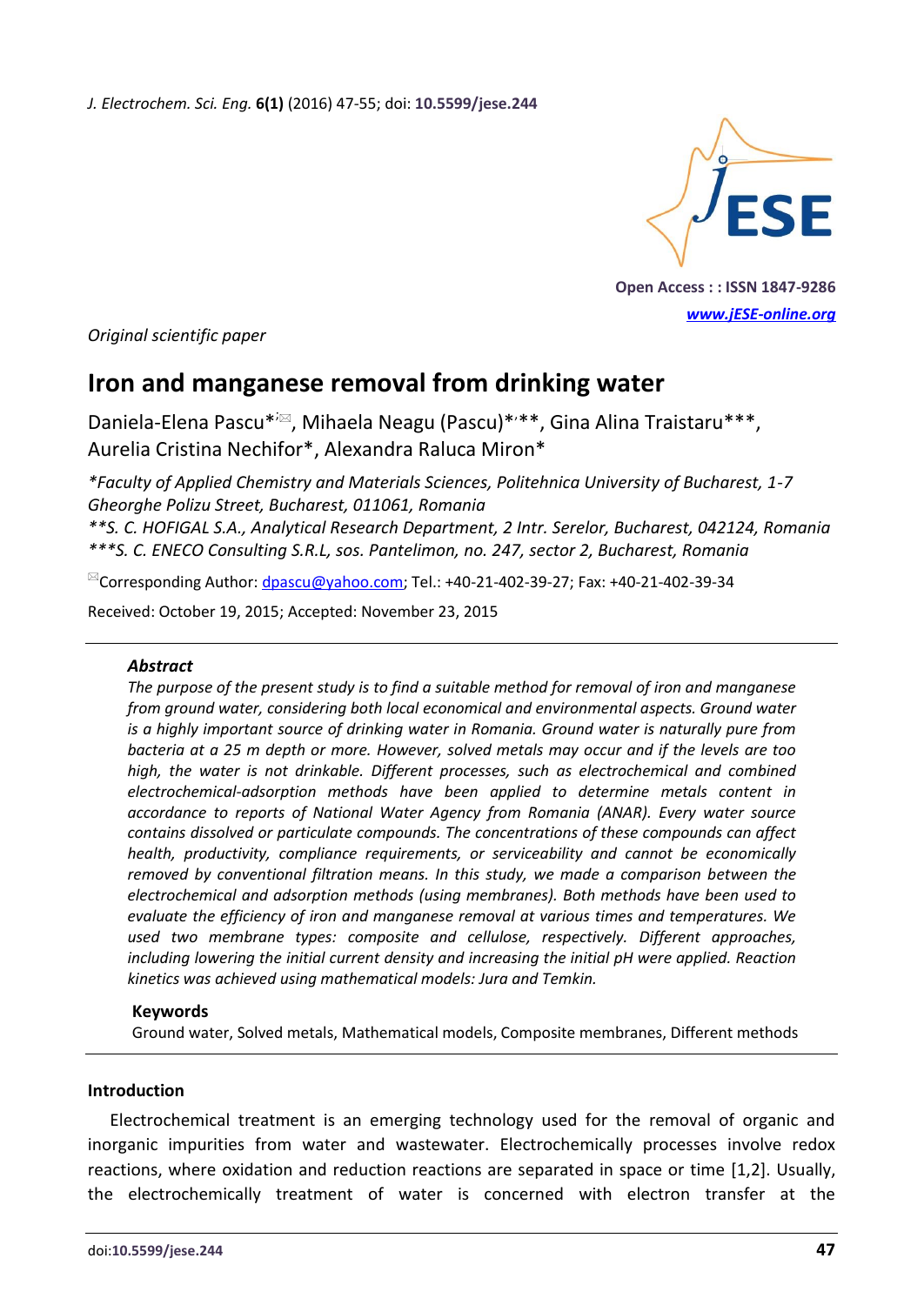solution/electrode interface applying an external direct current in order to drive an electrochemical process [1,3]. Electrocoagulation is an electrochemical result of destabilization agents (usually Mn or Fe ions) that neutralize the electrical charge of suspended pollutant.

Electrochemically generated metallic ions from these electrodes could undergo hydrolysis near the anode to produce a series of activated intermediates that are able to destabilize finely dispersed particles present in the water/wastewater to be treated. Electrochemical treatment methods have a future as advanced technologies for additional treatment of potable water from domestically and remote areas.

Filter media (type, size and area), hydraulic and solids loading rate and backwashing regimes are all important aspects of filter design. Autocatalytic removal of manganese can take place in a filter and could be critical for manganese removal. An investment in filter pilot testing could become significant.

The sorption of metal ions from aqueous solution plays an important role in water pollution control and in recent years there has been considerable interest in the use of low cost adsorbents. Many researchers have tried to exploit naturally, occurring materials as low-cost adsorbents, for removing of heavy metals.

Manganese and iron (especially the last) produce different problems that could be due to various causes [4]. Many types of treatment are effective for the removal of iron and manganese from water, but not all methods are equally effective under any conditions.

Oxidation of dissolved iron particles in water, change the iron to white, then yellow and finally to red-brown solid particles (precipitates) that settle out from the water. Iron that does not form particles large enough to settle out and that remains suspended (colloidal iron) leaves the water with a red tint.

Manganese is usually dissolved in water, although that some shallow wells contain colloidal manganese, leaving the water with a black tint. These sediments are responsible for the staining properties of water containing high concentrations of iron and manganese [4].

Iron and manganese are common in groundwater supplies used by many small water systems. Exceeding the suggested maximum contaminant levels (MCL) usually results in discolored water, laundry, and plumbing fixtures. This, in turn, results in consumer complaints and a general dissatisfaction with the water utility. There are secondary standards set for iron and manganese, but these are not health related and are not enforceable. ANAR establishedthe following limits (MCL): iron at 0.30 mg/L and manganese at 0.05 mg/L.

The purpose of the present study is to find a suitable method for removal of iron and manganese from drinking water.

#### **Experimental**

#### *Materials*

Iron nitrate Fe(NO<sub>3</sub>)<sub>3</sub> was used as a source of iron in form of Fe (III) and it was supplied by Sigma Aldrich. Manganese (II) nitrate  $Mn(NO_3)_2$  $Mn(NO_3)_2$  $Mn(NO_3)_2$  $Mn(NO_3)_2$  was used as sources of manganese in form of Mn (II) and it was supplied by Sigma Aldrich. Pure kallium chloride (KCl), purchased from Merck, was used as electrolyte. Distilled water was used throughout. Analar sulfuric acid 98 % was purchased from Chimexin.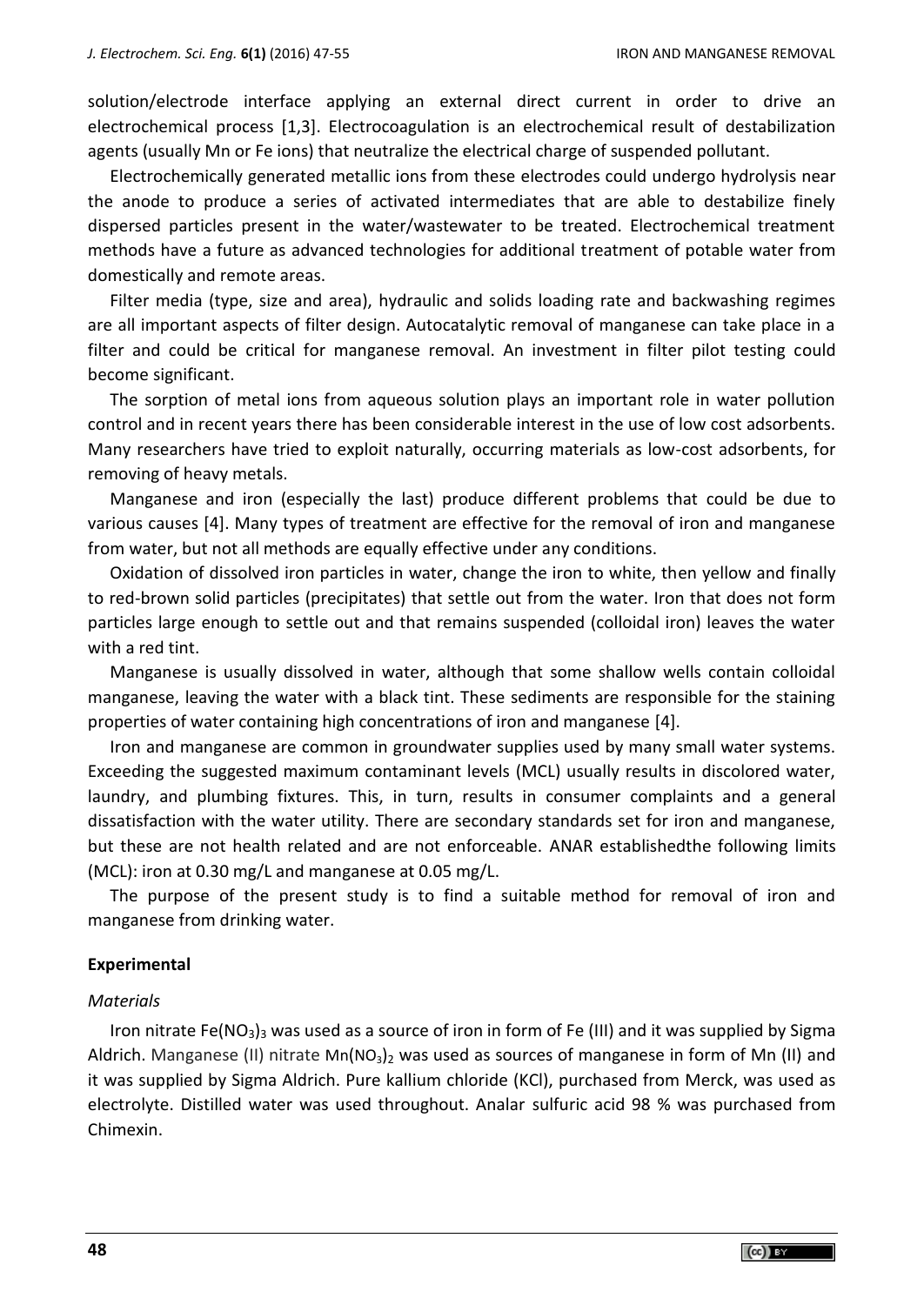# *Method AAS for iron and manganese*

A laborator combined photo-electrochemical unit was used for the batch experiments. It consists of a cylindrical quartz photo reactor (1 L), with a coaxial and immersed medium pressure UV mercury lamp used as the UV emitter and light source (Heraeus TQ150, input energy of 150 W) emitting a polychromatic radiation in the range from 100 to 280 nm wavelength. The UV lamp was equipped with a cooling water jacket to maintain the temperature of the reaction of wastewater treatment at room temperature.

The reaction vessel was filled with solution containing both iron and manganese. The electrochemical characterization of the solution was carried out by using DC power supply GW 3030 and two electrodes: graphite cathode and platinum anode. The measurements were performed in the temperature range: 288 K to 303 K, and the mixing was accomplished by using continuous magnetic stirrer.

Photo-electrochemical method was combined with electrocoagulation in the same unit. Metal hydroxides generated during electrocoagulation were used to remove iron and manganesse from aqueous solution, and the effects of varying the current density and solution temperature of iron and manganesse adsorption characteristics were evaluated. The findings indicated that complete iron and manganesse removal could be achieved within reasonable removal efficiency and with relatively low electrical energy consumption [5,6].

The experimental data have been fitted with Jura and Temkin adsorption isotherm models to describe the electrocoagulation process. The adsorption of iron preferably fitted the Jura adsorption isotherm and manganesse preferably fitted the Temkin adsorption isotherm, and these suggested monolayer coverage of adsorbed molecules.

Definite amounts of KCl were added to improve the conductivity and ionic mobility through the electrolyte. Low concentration of KCl (45 mg/L) was added to increase the conductivity and electric current beside its bactericide effect after electrolysis to chlorine. The solution was acidified to pH 3 by drops added of prepared dilute sulfuric acid 15 %. The effect of  $Fe^{2+}$  and Mn<sup>2+</sup> concentrations revealed that the higher concentration of dissolved iron and manganese ions, the higher removal efficiency was obtained. The efficiency of the process was evaluated by measuring the metal removal from samples at the end of each experiment. Samples were filtered with cellulose and composite membrane, before the measurement of metals, by applying atomic adsorption (Carl Zeiss Jena AAS). For all experiments there have been used a synthetic solutions of iron and manganesse with a concentration range between 1-12 ppm (Fig. 1).



*Figure 1. Iron and manganase concentratin evolution in time in the case photo-electrochemical combined with electrocoagulation method*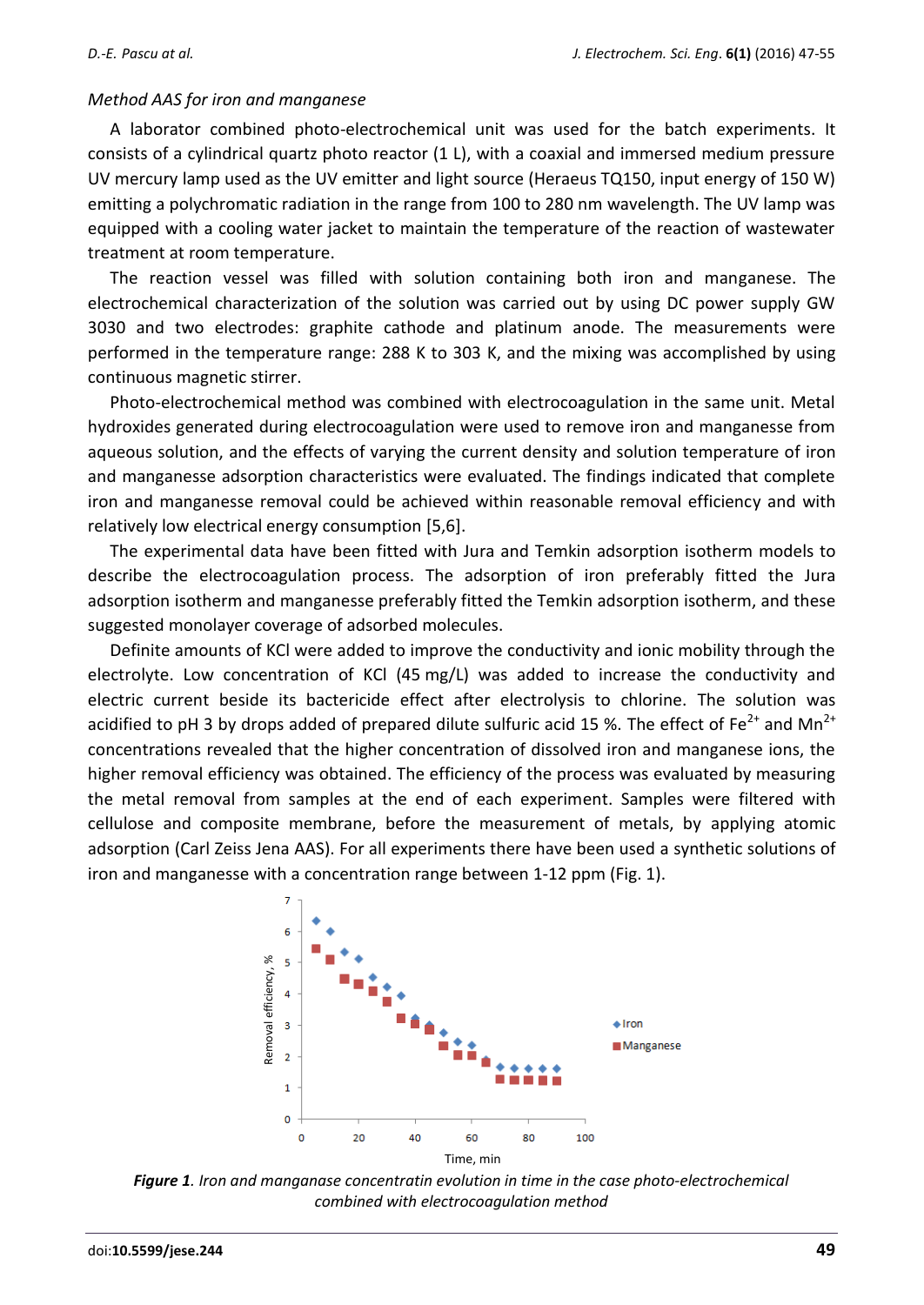# **Results and discussion**

The photo-electrochemical method combined with electrocoagulation method presents good results for removing iron ions from 12 ppm prepared synthetic solutions. As it could be seen from Figure 2, the removal efficiency in the case of iron was about 46 %, while in the case of manganese it was 55 %.



*Figure 2. Effect of different current densities on the removal efficiency of iron and manganese (*C*<sup>0</sup> = 12 ppm, T = 298 K, CKCl = 45 mg/L)*

According to the applied electric current, the removal efficiency varied, while at low applied electric current, a low value of efficiency removal, % was obtained, but the removal efficiency in time was improved. The equilibrium of removal was achieved after 15 minute, from the processes' beginning.



*Figure 3. Effect of current density on iron and manganese removal.*

The optimum current density and temperature have been establisheda at 3.2 mA cm<sup>-2</sup> and 288 K, for iron and 3.4 mA cm<sup>-2</sup> and 298 K for manganesse, respectively. Another method to remove iron and manganese from drinking water was the adsorption method using two membranes (cellulose and composite respectively).

Both methods have been used to evaluate the efficiency of removing iron and manganese from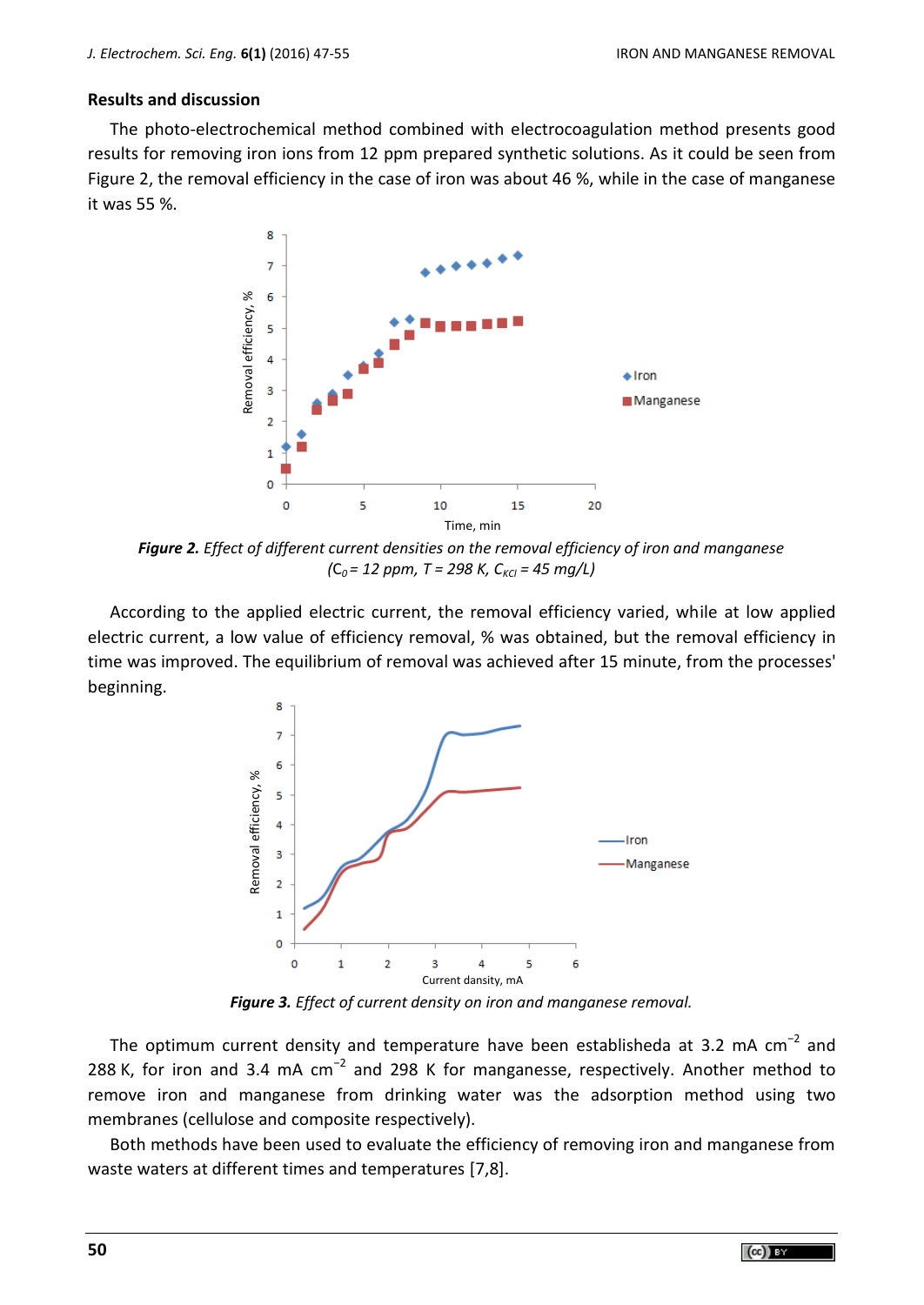The experiments showed the feasibility of removing iron and manganese by adsorption and coprecipitation with aluminum hydroxides. Photo-electrochemical method was combined with electrocoagulation in the same unit and were used for oxidation of soluble forms  $Fe^{2+}$  and Mn<sup>2+</sup> to the insoluble forms  $Fe^{3+}$  and Mn<sup>4+</sup>. The combined method revealed better efficiency compared with a single electrochemical method. The presence of both dissolved iron and manganese has the advantage of less resistivity of the waste water solution. Low concentration of KCl (45 mg/L) was added to increase the conductivity and electric current. Higher removal efficiency was obtained when Fe<sup>2+</sup> and Mn<sup>2+</sup> are presented in higher concentration (12 ppm). The study showed a more rapid oxidation of Fe<sup>2+</sup> than of Mn<sup>2+</sup> due to the lower oxidation potential of iron ion than of the manganese ion [9,10].



*Figure 4. Iron and manganese removal efficiency evolution in time when using cellulose membrane (a) and composite membrane (b)*

Composite membranes presented a better adsorption behavior for manganese ion (10.75 ppm) compared with the cellulose membranes (8.78 ppm).

For iron ion the composite membranes' adsorption behavior (9.57 ppm) was better compared with the cellulose membranes (7.89 ppm) as they are presented in Figure 4.

The solution pH is an important parameter which controls the adsorption process. It influences the ionization of the adsorptive molecule and hence the adsorbent's surface charge. Therefore, investigating the pH effect on the adsorption is essential in adsorption experiments. In this particular case, the solution pH can change the surface charge of the adsorbent as well as different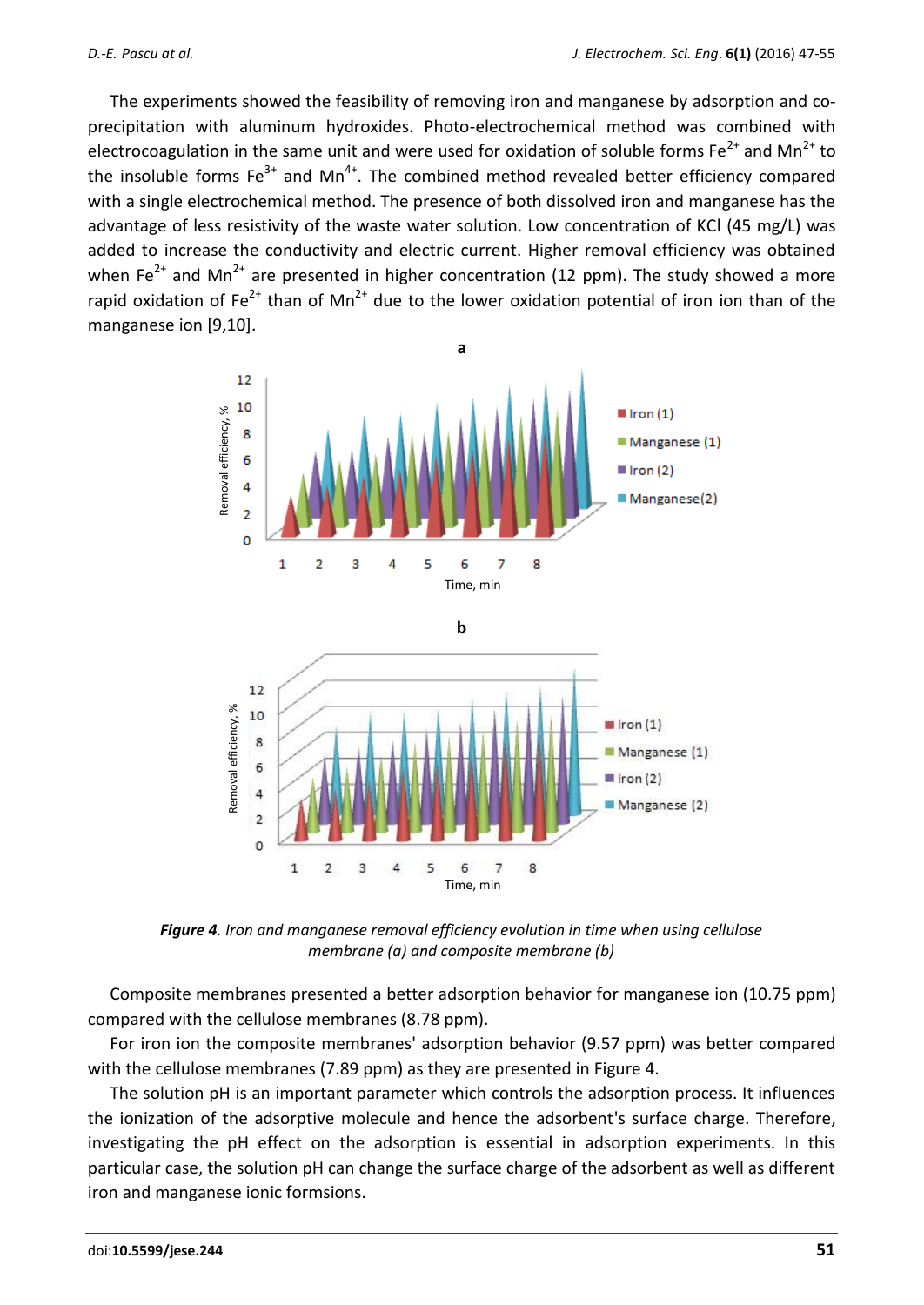### *Model Temkin*

Energy adsorption and ion interactions between aqueous solutions and membrane (adsorbentadsorbed) were studied by Temkin-Pzyhev model [10-13].

The Temkin assumed that due to such interactions, the adsorption energy of all layer molecules decreases with surface coating.

This pattern was obtained in view of adsorption phenomena and the interaction between adsorbed substance and was achieved by designing the chart functions: *q*<sup>e</sup> versus ln *C*e.

The Temkin isotherm considers the interaction between the aqueous solution and solid (composite or cellulose membrane) that contained the free energy adsorption as a function of coating the surface of the adsorbent material. The equation underlying the Temkin model adsorption heat is:

$$
q_{\rm e} = B \ln K_{\rm T} + B \ln C_{\rm e} \tag{1}
$$

The linearized form of the Temkin'equation is:

$$
q_{\rm e} = \frac{RT}{b_{\rm T} \ln K_{\rm T}} + \frac{RT}{b_{\rm T} \ln C_{\rm e}}
$$
 (2)

where  $b_T$  - is the Temkin constant sorption heat, J/mg and the corresponding maximum energy constant connection between adsorbent and adsorbed is  $K<sub>T</sub>$  / (L/g).

The isotherms of this model are shown in Figure 5.



*Figure 5.Temkin adsorption isotherms of maganese and iron ions: cellulose membrane (a) and composite membrane (b)*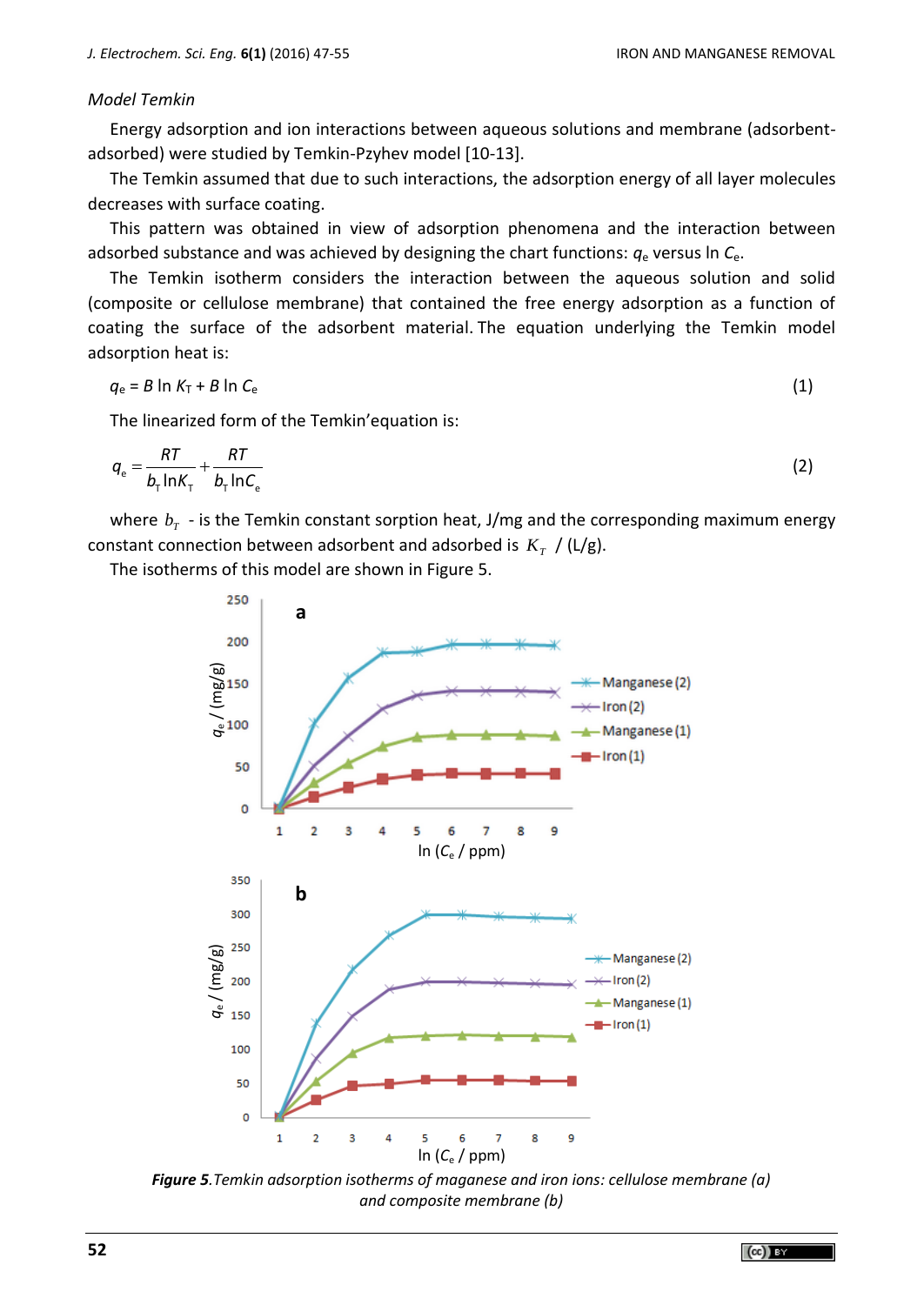*B* and  $K<sub>T</sub>$  are Temkin equation parameters and respectively adequate with adsorption condescended and boundary constant adequate with maximum of boundary energy. Amount of *B* is  $RT/b_T$  and  $b_T$  is based on Temkin isotherm constant. By observing that we can see in Figure 5, the maximum amount adsorption of  $K<sub>T</sub>$  for two ions: manganese and iron, these with be much better uptake by the composite membranes.

Taking into consideration the correlation coefficient for the surves presented in Figures (5,6), we observe that there is an accessible competition between this model and Harkins-Jura model.

## *Harkins-Jura adsorption isotherm*

The Harkins-Jura adsorption isotherm could be expressed as [14, 15]:

$$
\frac{1}{q_e^2} = \frac{B}{A} - \frac{1}{A} \log C_e
$$
 (3)

where: *q*<sup>e</sup> is the adsorbed ions amount at equilibrium (mg/g) and *C*<sup>e</sup> is the concentration at equilibrium for two ions (ppm).

Harkins-Jura model is presented in Figure 6, and from the diagram log  $C_e$  against  $1/q_e^2$  $1/q_{\rm e}^2$  , considering *A* as parameter slope and from intercept , we could compute *B* parameter.



*Figure 6. Harkins-Jura adsorption isotherms of maganese and iron ions: cellulose membrane (a) and composite membrane (b)*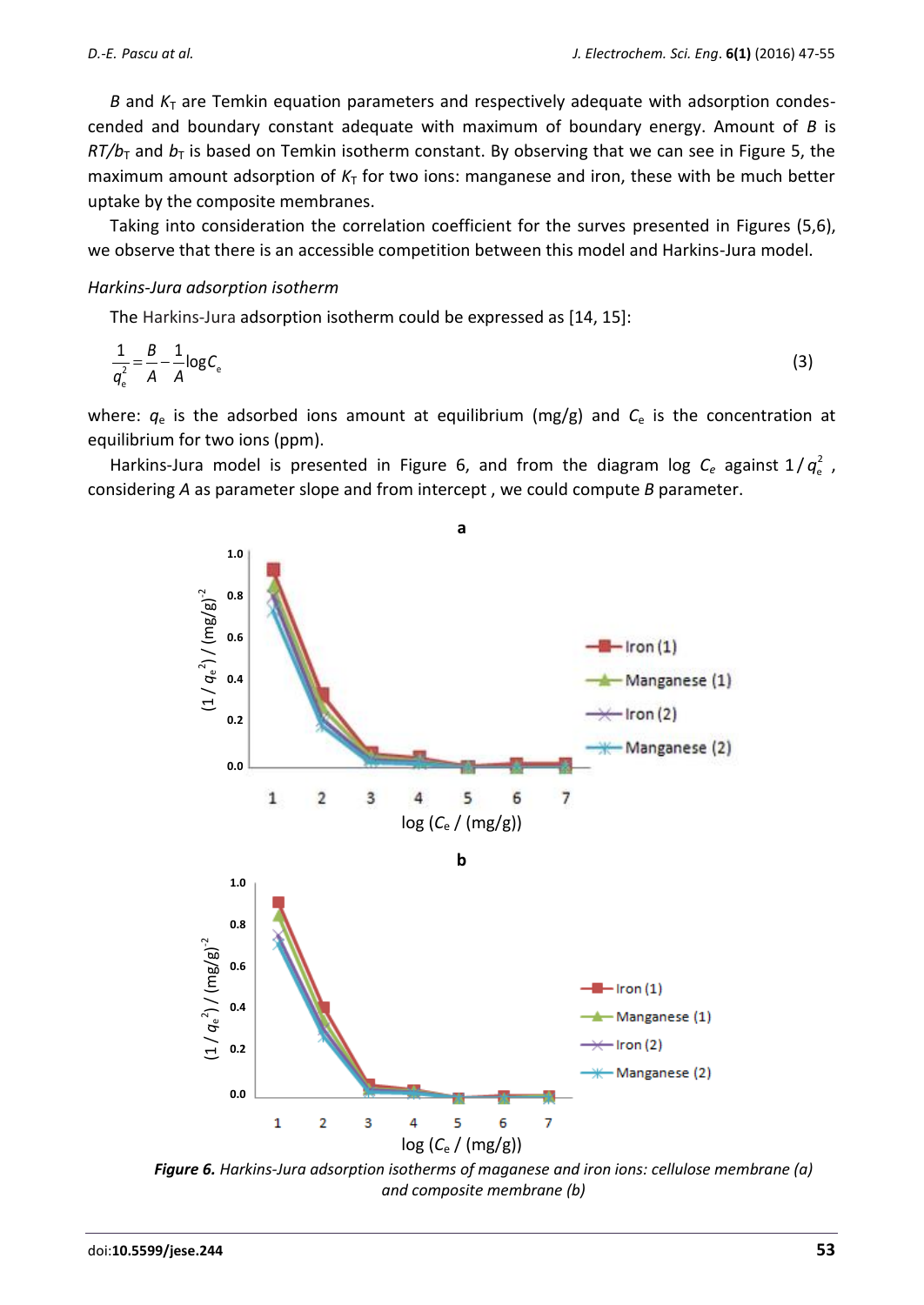In this paper, the experimental adsorption data were tested applying the Temkin and Harkins-Jura equations.

It was observed that the correlation coefficient has a good correlation with experimental data.

In Figure 6 the specific amount capacity adsorption is in mg/g and equilibrium concentration in ppm.

The validity of the Harkins-Jura solute adsorption isotherm to systems, it could be used for the determination of the specific surface area of solids (composite and cellulose membrane).

All the plots contain two intersecting straight lines (for these two metals: iron and maganese) and according to the Harkins-Jura solute adsorption equation. The Harkins-Jura equation applies to these systems for the entire concentration range studied. The existence of two or more intersecting straight lines in the Harkins-Jura plot indicates that there are two, or many isotherms corresponding to each of these lines with different values for the constants A and B. As it could be seen from Figure 6, in the case of Jura isotherm representation there are two linear parts derivated from model equation. The difference between the surface tensions caused by the adsorbent material and aqueous solutions is a linear function of the molecule and therefore the area is indicated using the isotherm Harkins-Jura.

It argues that the two straight lines correspond for two different orientations of the adsorbent (composite or cellulose membrane) in the process of adsorption and high slope corresponding to a plane in surface and the slope shows lower values corresponding to a vertical orientation, for the two metals adsorption.

This point of view was supported by the research of Soriaga *et al.* [13] work, where, using thin layer electrochemical techniques, it has been shown that admolecules assume a parallel orientation to the solid surface when adsorbed from solutions.

Therefore, we can see that a straight line with a higher slope in the Harkins-Jura model corresponds to a flat orientation adsorption process that changes from a vertical orientation as this initial concentrations becames greater.

As consequence, by making this orienting change of the adsorption process, a new phase it would be obtained, which presents a new point of intersection between the lines of the model representation of the two ions by their adsorption through the two membranes. Thus are obtained very good values for the adsorption capacity of the two membranes.

The Temkin and Harkin-Jura models are often used to describe the equilibrium sorption isotherms.

### **Conclusion**

pH is an important parameter influencing heavy metal adsorption from aqueous solutions. It has no influence on the adsorbent surface charge, the degree of ionization of material present in the solution, and also the dissociation of functional groups on the active sites of the adsorbent.

The method applying the composite and cellulose membranes adsorption presented the best results compared to photo-electrochemical method for removing iron and manganese ions from drinking water. The adsorption membrane method has the advantage of simplicity in terms of installation compared to photo-electrochemical method. The disadvantage is the high cost of composite and cellulose membranes.

Considering the high consumption of electricity which is used for photo-electrochemical method, the adsorption membrane method has the advantage of low power consumption.